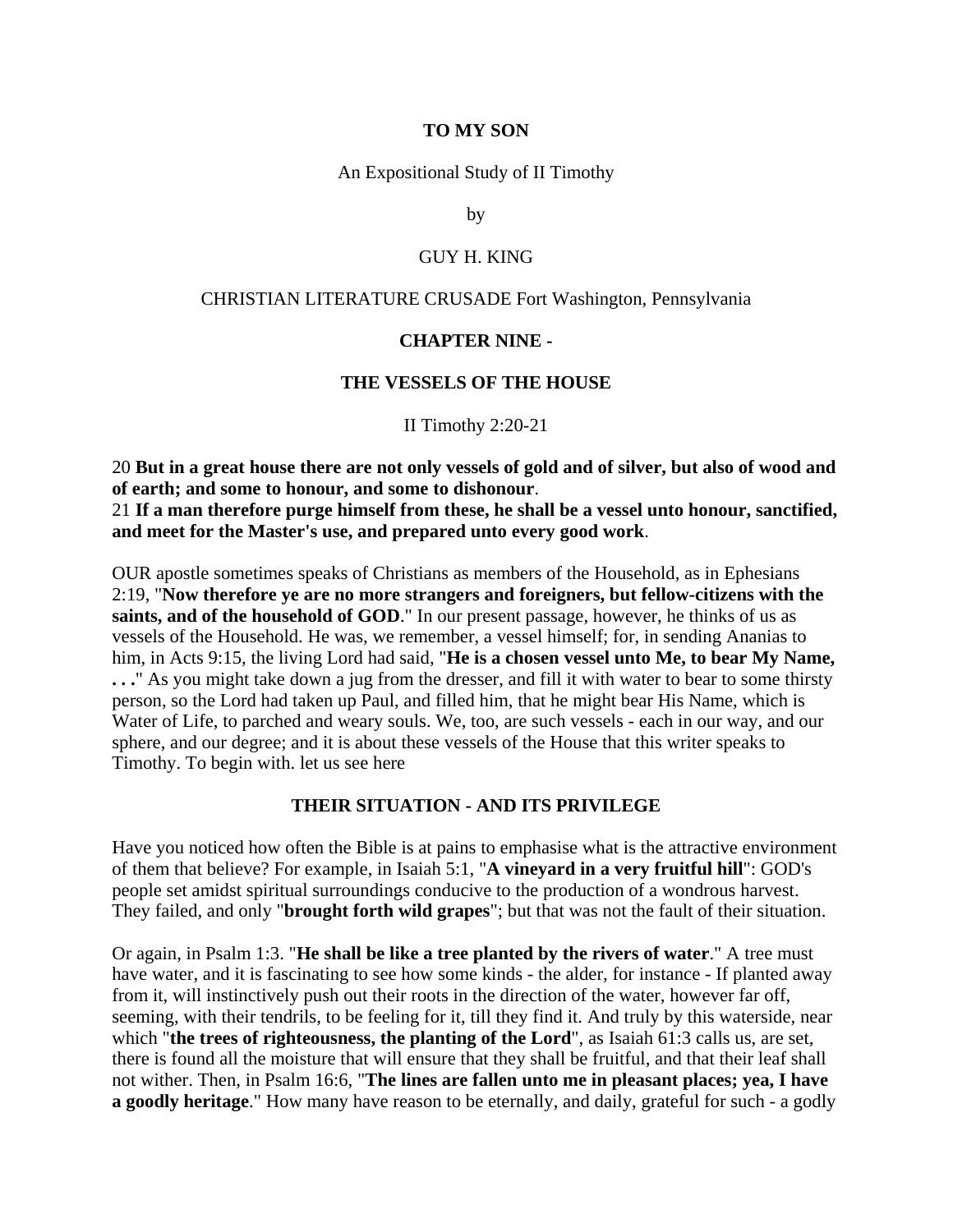home, a live church, a keen circle, an inspiring friend.

Look at it another way. In Colossians 1:2, we read that Paul writes "**to the saints and faithful brethren . . . which are at Colosse**"; and, knowing something of the wickedness of the place, we realise how all but impossible it would be to be a "**saint**" for long in such a place, and how surprising it would be if "**brethren**" should remain "**faithful**" for any length of time.

Ah, but we have left out what is, indeed, the very secret of blessed continuance in any environment - the words "**in CHRIST**."

It is because of their inner environment " **. . . in CHRIST**," that they are able to stand up to their outer environment "**at Colosse**."

Take an illustration. Suppose yourself to be shipwrecked, alone and doomed, and desirous of sending a message home. You have paper and pencil, and you manage to write a few words; and then you throw it into the sea, hoping (but how stupidly!) that it can live in the water, and become washed up on to some beach, whence it shall eventually reach your friends. Why, the writing will quickly be undecipherable, and the paper become pulp!

Oh, but I forgot to mention that, before throwing the message into the sea, you put it into a bottle and sealed it up. So now, whatever its outer circumstances may be, the bottle will preserve it. Thus it is that "**in CHRIST**" they are safe, even "**at Colosse**." From every point of view, what a satisfactory situation the believer finds himself in.

One more illustration is here in our passage: He is "**in a great house**" - the Church, "**the foundation**" which verse 19 spoke of.

"**Great**" - in its spaciousness, embracing believers of all climes and countries, "**a great multitude which no man could number**" (Revelation 7:9), you and I amongst them.

"**Great**" - in its wealth, being capable of satisfying the needs of every resident within it, even as it is the beneficiary of "**the God of** [every kind of] **grace**", I Peter 5:10.

"**Great**" - in its history, having a glorious past, and destined for a glorious future. "Great" - in its fellowship, enjoying within its embrace so many who have had such rich experience of GOD, which they are so ready, and so happy, to pass on to their. fellow inhabitants.

"**Great**" - in its Lord, above all: the Master of the House being our "**Wonderful Counsellor, Mighty God, Everlasting Father, Prince of Peace**," Whom Isaiah 9:6 speaks of. Well is it for the House that "**the government shall be upon His shoulder**."

To be the humblest Vessel in such a House is the highest privilege. that life affords.

But we do not forget that all privilege carries responsibility with it. Therefore we stress now that in that "**great House**" we are expected to be of use. To each of us is allotted a task - not the same task for all, but some task for each. The vessels were not intended to be just beautiful, but useful.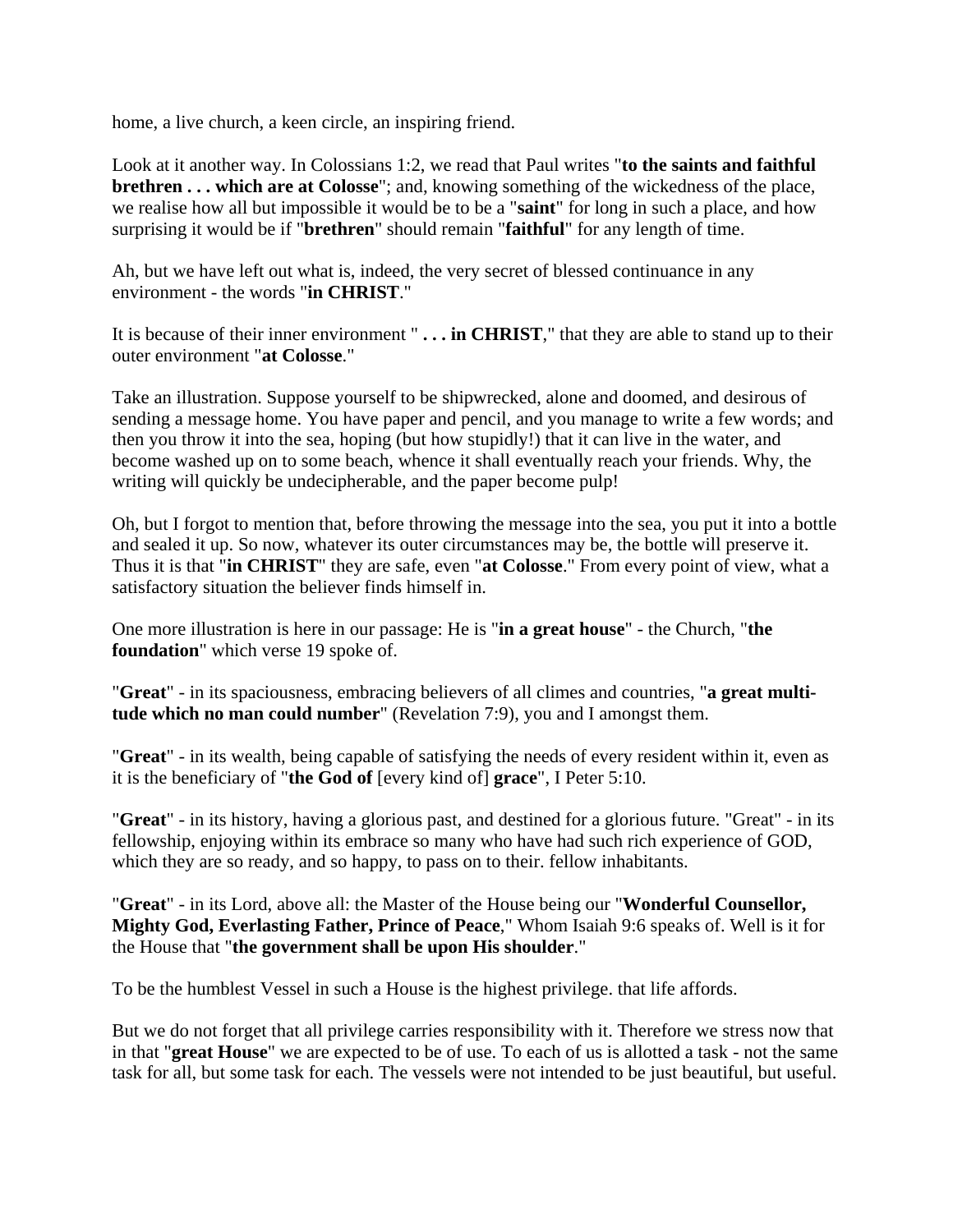Perhaps you have at some time attended a great banquet at the City of London's old Guildhall. In which case you may have got a view of the City's "plate" - exquisitely beautiful, immensely valuable, but serving no useful purpose at the feast, bringing no nourishment or refreshment to any; there to be looked at and admired, not to be, in any practical way, employed. That is not the kind of vessel that we are meant to be; rather are we to be the earnest offerers of Frances Ridley Havergal's familiar prayer -

> "Oh, use me, Lord, use even me. Just as Thou wilt, and when, and where."

Such, then, is the fine situation of these Vessels, with the privilege they enjoy, and the responsibility they incur. Now look at

# **THEIR CLASSIFICATION - AND ITS CHALLENGE**

A twofold classification is here brought to our notice; and, first, what I shall call

# (a) A division of personal worth - "**gold and silver; wood and earth**."

(i) We are reminded of the words in I Corinthians 3:12 about building upon the One Foundation "**gold, silver, precious stones; wood, hay, stubble**." There it is speaking of different kinds of work; here, in our passage, it is different kinds of worker.

(ii) "**Gold and silver**" - that will be the rich ware of platter and goblet for the dining table; "**wood and earth**" - that will be the earthenware dish, and the wooden pail, for the kitchen and scullery. These latter must be contented with their menial tasks; you can't bring them into dining room use. There are some of us Christians whom GOD cannot employ in higher service - our poor character, our humdrum quality, preclude us from better engagement, unless some means be found of changing us completely.

(iii) What a step-up it would be if we became as silver vessels: yet even this is only second-best. In I Kings 10:21 we are told that "**all King Solomon's drinking vessels were of gold, and all the vessels of the house . . . were of pure gold: none were of silver; it was nothing accounted of in the days of Solomon**" - good in its way. good up to a point, but second-best. Let me not, then, urge myself, or you, to strive after that; but, instead, as I Corinthians 12:31 says, "**Covet earnestly the best...**" - that is not silver, but gold.

I am sure we may say that GOD would have us all to be gold. Yes, but

(iv) Can this delightful improvement be effected: can "**wood**" ever hope to be other, or better? Well, look at some interesting and impressive words in Isaiah 9:17, "**For brass I will bring gold, and for iron I will bring silver, and for wood brass . . .**" Oh, blessed transmutation: that poor wood may move, through brass, and through iron, to silver, and even to gold itself. Notice it says "**I will**" do this: it is beyond our doing.

We have just to bring our wooden old selves to His hands, and ask Him to make us golden, and He will assuredly find a way of doing it. Let us, then, face up to the challenge which all this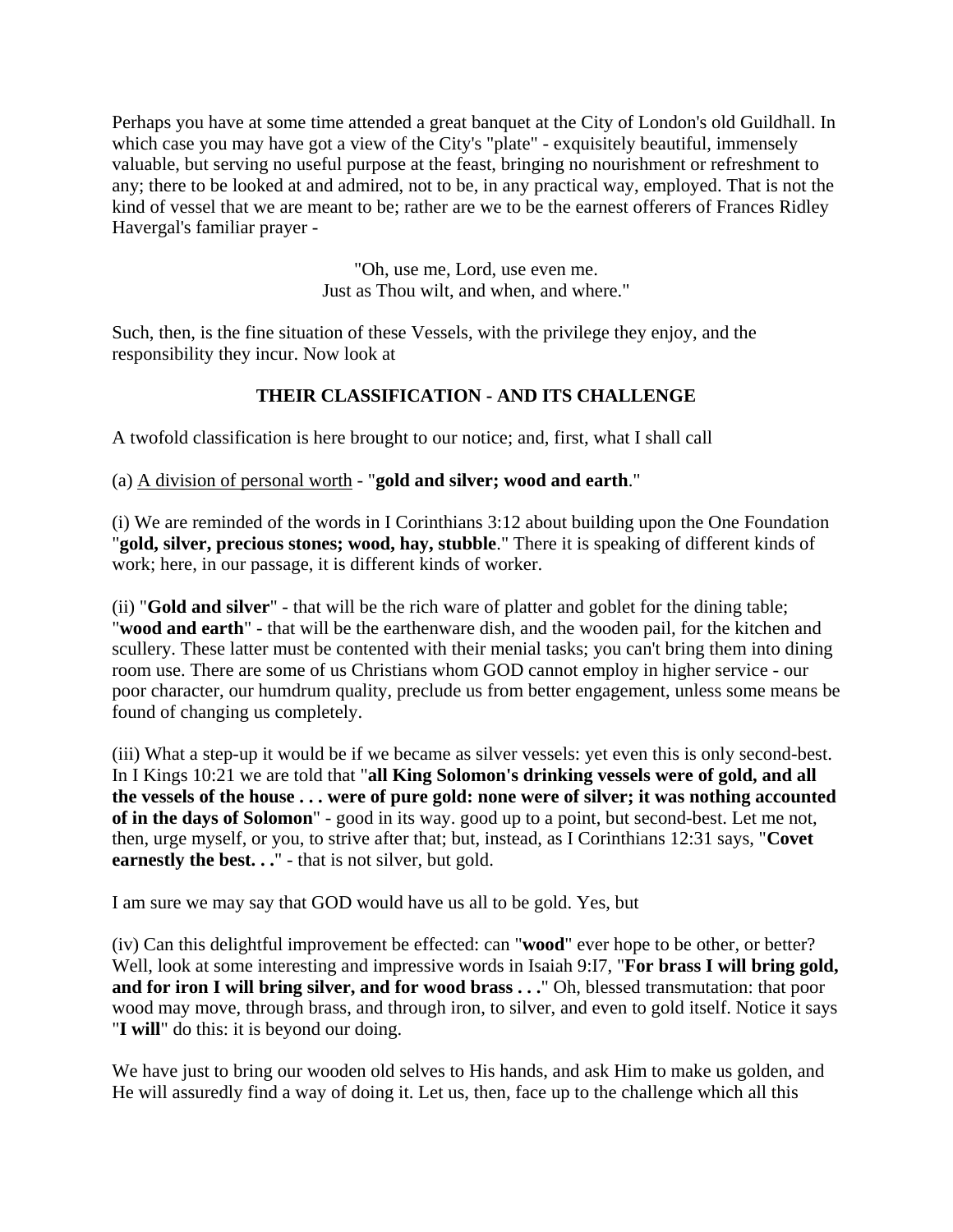brings: which of these is my true character? Am I satisfied to remain on that lower level? Shall I be prepared, at any cost, to hand myself over to Him, for His transforming touch and process? To His very earliest disciples He said (Matthew 4:19),

"**Follow Me, and I will make you . . .**" - they could not do it themselves. What was the secret of Moses' magnificent life? You will find it in 1 Samuel 12:6, "**The Lord . . . made Moses**."

First He made him safe; then He made him humble; next He made him willing; and so He made him successful.

Well might we make the prodigal's prayer our own,

"**Make me...**" (Luke 15:19) - Yes, one of His hired servants, a fisher of men, a veritable Moses, a vessel of gold.

We have here, also,

(b) A division of spiritual contrast - "**some to honour, and some to dishonour**." I am going here to break away from the customary exposition of these words - with every deference and without being in the least dogmatic. It is generally supposed that the honour mentioned is that of the vessel; but I am proposing to you that it is, more truly, the honour of the Master. Certainly, the former is not altogether absent, for "**them that honour Me, I will honour**", as I Samuel 2:30 tells us; but the main thing is, not ours, but His glory.

(i) Some of the vessels are thus "**to honour**" - they are so clean, so bright, so beautiful, so useful, so valuable that they reflect glory upon Him to Whom they are so proud to belong. It was so with this very man who writes the words, for, after describing the revolutionary change that had been wrought by the Living CHRIST in his whole character and conduct, he adds, "**And they glorified GOD in me**," Galatians 1:24. It was the Master, not the vessel, that had the honour. I have often thought what a soul-satisfying epitaph Paul's words would make; if only one could deserve them, what a glorious summing-up of one's life there would be.

(ii) Some of the vessels, however, are "**to dishonour**" - a cracked plate, a dirty cup: yes, a certain shame to themselves; who would want to use any such? But, what a dishonour to their owner If, perchance, they find their way to his table. And talking about that dirty vessel, don't forget that it is not only the outward uncleanness that is so reprehensible. Remember the Lord'S own words to the woeful scribes and Pharisees, in Matthew 23:25, "**Ye make clean the outside of the cup and of the platter, but within . . .**!" May we all be "**clean every whit**," John 13:10. I suppose "**every whit**" means every bit.

Anything less than this is bound, in some measure, to bring discredit upon Him. Instead of being cracked or unclean vessels, let us seek to be both whole and wholesome, that we may take our places on the good side of this division.

Do you recall the story of the old vessels of the Temple: a most fascinating and most instructive story, in its spiritual applications. We might call it A Tale in Three Chapters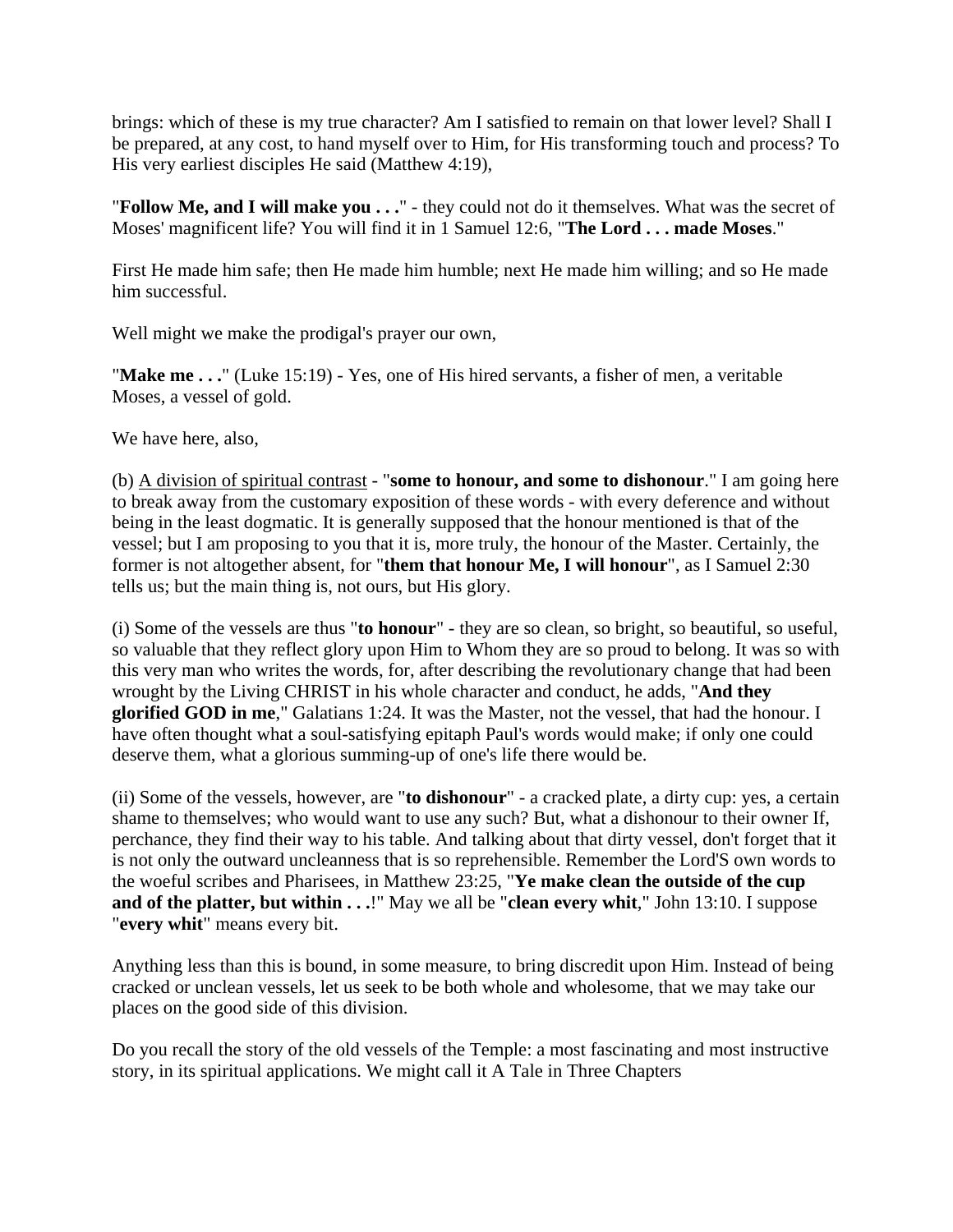(i) Chapter I - I shall call, Dedicated. "**Solomon brought in the things which David his father had dedicated, even the silver and the gold and the vessels**," I Kings 7:5 1:1t was a great moment; as was that when you, too, were dedicated to the Lord, when you brought yourself - all you are, all you have - and gave yourself over into His hand, and prayed Him to take you and make you all that He would have you to be. That day of dedication will always be one of the redletter days in your life, a day which - If you have loyally stood to it - has always stood out in your memory as one of your chief joys, for "**when the burnt-offering began, the song of the Lord began also**," II Chronicles 29:27.

But, alas, a sad change comes over the story.

(ii) Chapter II - I shall call, Desecrated. First, in captivity, "**all the vessels of the house of God** [Nebuchadnezzar] **brought to Babylon**" II Chronicles 36:18. when, in shame, "**they brought the golden vessels that were taken out of the temple of the house of God, and the king, and the princes, and his wives, and his concubines drank wine in them**", Daniel 5:3. These vessels so happily dedicated to His service are now so terribly desecrated by His enemies. All too often has that happened in the spiritual history of believers - once so blessed, now so wretched; once so used of GOD, now so brought into the bondage of sin, and brought down into utter shame.

I think of one, as I write - oh, and another and: no, I mustn't go on thinking; it is all too sad. Rather would one turn humbly and prayerfully to the inspired injunction, "**Let him that thinketh he standeth take heed lest he fall**", I Corinthians 10:12. Well, thank GOD this isn't the end of the story. The prodigal son, because he is a son, will one day find his way home again. The promise stands, "**I will heal their backsliding**", Hosea 14:4.

(iii) Chapter III - I shall call Delivered. "**All the vessels of gold and silver did Sheshbazzar bring up . . . from Babylon to Jerusalem**," Ezra 1:11. There they are, back in the old place, ready at hand for all the old service - their sad wanderings over, their glad homecoming complete. If any of us is conscious of having strayed from all the keenness of that glorious dedication, and all the happiness of those early days of service, may we turn back to Him, that we may hereafter be as vessels of gold, bringing honour to His Name.

As we go back now to our passage, we feel how natural it is that this Father should write thus to his son. Like every father worth the name, he desires the very best for his boy. He would have him the very best kind of Vessel; he would have him become the very utmost use to others; and he would have him bring highest Honour to the Master. Timothy is a bishop, a leader of others, a man of high position and responsibility in the church - but even he needs the word of warning and exhortation.

There is an old saying that "The corruption of the best is the worst", so Satan is ever cunningly plotting to get the best, and unfortunately he sometimes succeeds. But whether among the bigger fish, or among the lesser fry, we all need give heed. Yet you will observe that, in our portion, the apostle is concerned to stress the possibility of improvement in our level of Christian experience and Christian service.

We may be but wood or earth, we may be dishonouring to the Master, but these things need not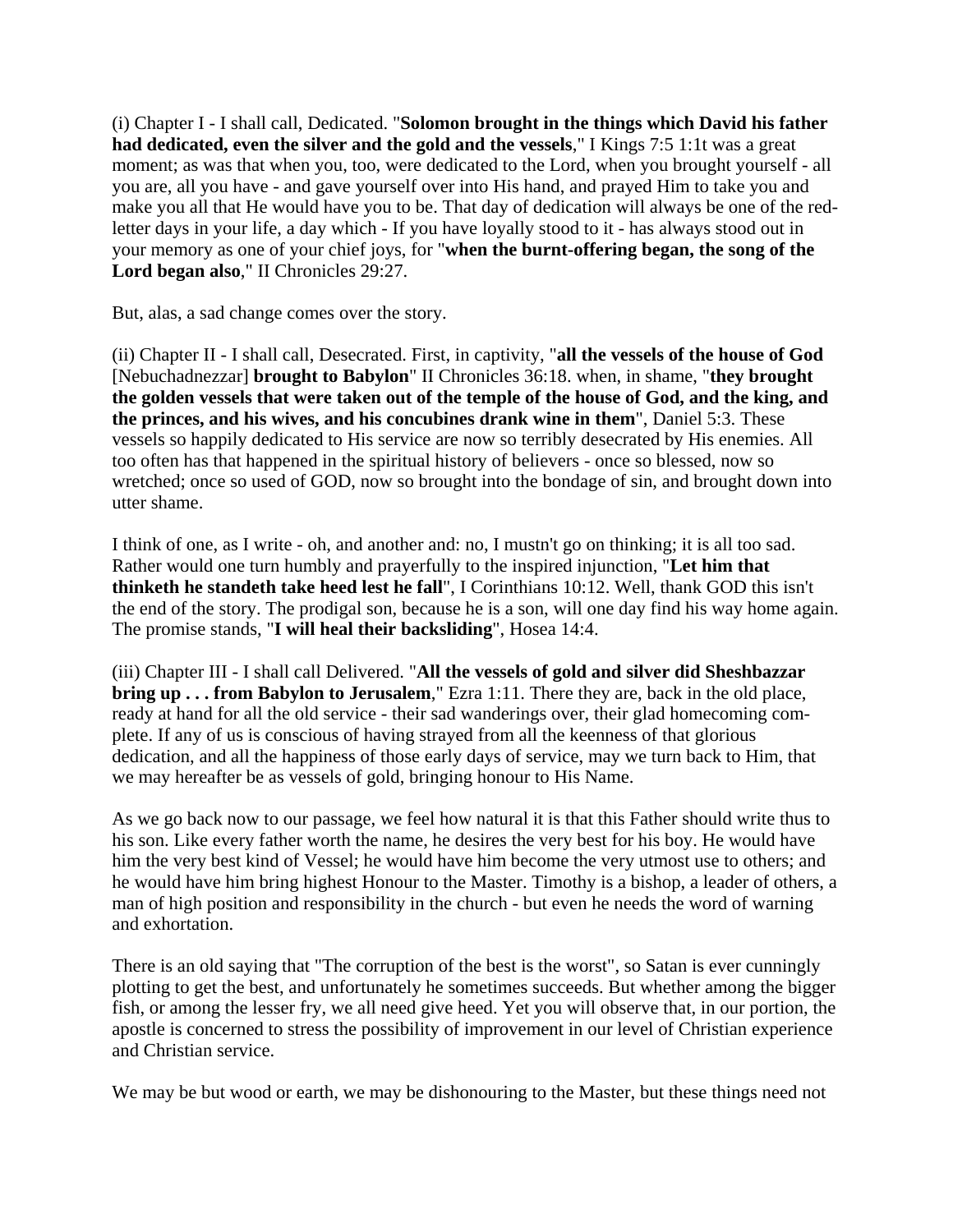be, this need not be the last word. There is always the tendency downwards; but whenever we find ourselves "**beginning to sink**" (Matthew 14:30), there is always the everready Hand stretched forth to answer our prayer, and meet our need. So Paul lays his emphasis not on the Vessel's descent to the lower levels, but on their ascent to the higher, and so in his verse 21 he deals with

## **THEIR ELEVATION - AND ITS SECRET**

Look first at (a) The exaltation itself- "**he shall be a vessel unto honour**"; he had been very different, but that shall all be changed. Note the implications of this sublime alteration.

(i) "**Sanctified**" - that is to say, yielded. For the root idea of the word is not holiness, but set apart, or even dedicated; and, only in a secondary sense, holiness - holy, because that is the natural outcome of being set apart. Put aside, then, for Him, is the thought; but can He do anything with the said vessel? That brings us to

(ii) "**Meet for the Master's use**" - for the word translated "**meet**" means "*usable*." That cracked plate we talked about, or that dirty cup, would not be meet for His use; it would be quite unusable for such a Master. There is a whole lot that He will have to do to us before He can make us really usable to Himself. Up to a point He can use anybody, in any condition: GOD has often used utterly godless men to work out His purposes in the world. We see that in the Bible, as well as in the history of the Christian Church; but He can never use us to the full, never use us as He wills, until, and unless, we are made usable. Then

(iii) "**Prepared unto every good work**." A preacher accustomed to address large congregations may refuse an invitation to speak to a handful; yet this latter may be a most excellent piece of work. You see, he would be prepared unto every great work, but not unto every good work - for good work is sometimes only small work.

Philip, the evangelist, has been a vessel of life to multitudes of thirsty souls in the course of the great revival at Samaria, in Acts 8; but when he is required to leave all that, and to bear the Water to one needy soul, an "**eunuch**," passing through the desert, he is just as ready and eager. For him, big work, or small work, may be alike good work; and he is "**prepared**" for it either way.

Our Master Himself is so ready to spend, and be spent, for the crowds of inquiring folk at Sychar, in John 4; but He has already given Himself unsparingly to bring "**living Water**" to one poor, sinful, famishing woman.

Both the Lord and His disciple were "**prepared unto every good work**" - whether it be big, or little; whether it be alone, or in the limelight. Yes, the vessel that is to be "**unto honour**" must be prepared to be the pitcher for quenching a multitude, or just the "**cup of cold water**" for one little one, that Matthew 10:42 speaks about.

In the spiritual significance and application of all this, it is true to say that the vessel which is to be "**unto honour**" must learn to surrender completely its own volition - set apart, usable, ready for anything that comes within the Master's will; anything, anywhere, any time, any cost! "**I say**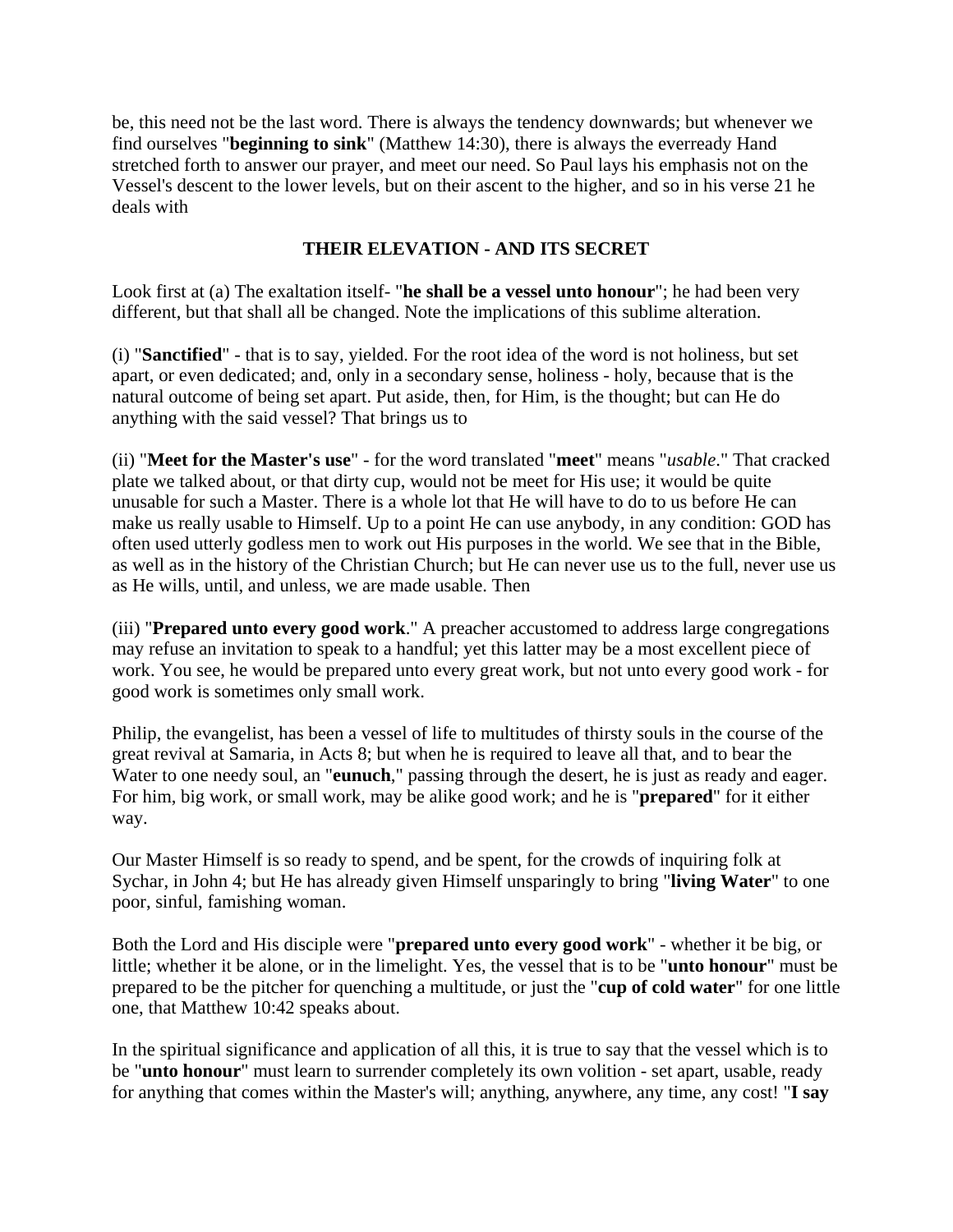## **to this man, Go, and he goeth; and to another, Come, and he cometh; and to my servant, Do this, and he doeth it**," Matthew 8:9.

Such is the ideal relationship between Master and vessel; such is the actual relationship to Him of those who have been transmuted into "**gold**," those who have been exalted to the "**honour**" class.

So much, then, for the exaltation itself; and now for

(b) The explanation thereof - "**if a man therefore purge himself from these**." Here is the principle of separation: a not very popular subject, but one that is fundamental to all deeper usefulness.

The "**sanctified**" that we spoke of just now was a separation to - GOD; but part and parcel of that is this "**purge**", which is a separation from - all that is not of GOD. Whatever you or I may think of the matter, I suggest there can be no question that those whom GOD has most used in blessing other people are those in whom this "**separation from**" is an active principle.

There are those who do not, in this sense of the word, - purge themselves from anything - they do everything, go everywhere, exactly as people of the world do. It would not be right to say that GOD doesn't use such Christians; but it is indubitably true that He doesn't use them to the full, and as He uses those who are completely separated "all-out" for Him.

Such a separation does not mean that a Christian has got to be stand-offish, and aloof, and a bad "mixer." Was ever a man more friendly to all and sundry than "**the Man Christ Jesus**"? Yet Hebrews 7:26 describes Him as "**separate from sinners**," He Himself, in the course of His prayer for us, said, "**These are in the world . . . they are not of the world**" (John 17:11, 16) - in it, but not of it. Friendly, but free - seems the right attitude; and when we say "friendly" we mean no more than that, for we are not to make a friend of the world: that would, according to James 4:4, be clear enmity against GOD. Not friends, but friendly; and, with all our friendliness, free of all in them, and in their life and behaviour which is not of GOD.

It isn't only Sin that we are to purge ourselves from. That is, of course, a quite obvious duty - "**wherefore come out from among them, and be ye separate, and touch not the unclean thing**", says II Corinthians 6:17, adding the positive blessed consequence of such a clean-cut severance: "**and I will receive you**."

There is also to be a separation from, a purging from, everything that ministers to self. Recall that advice to runners in the Christian race, in Hebrews 12:1, "**Let us lay aside every weight . . .**"

We have usually "looked upon those" weights" as the things in life which, while not in themselves actually wrong, are yet hindrances in running the race; but I am not too sure of this interpretation. The word for "**weight**" is a medical word, and refers to superfluous flesh; and I am inclined to think that this is a Training Rule, as if to say "Let us lay aside every ounce of superfluous flesh." That would be most germane to the context, for it is just what an athlete would attempt in his training to do.